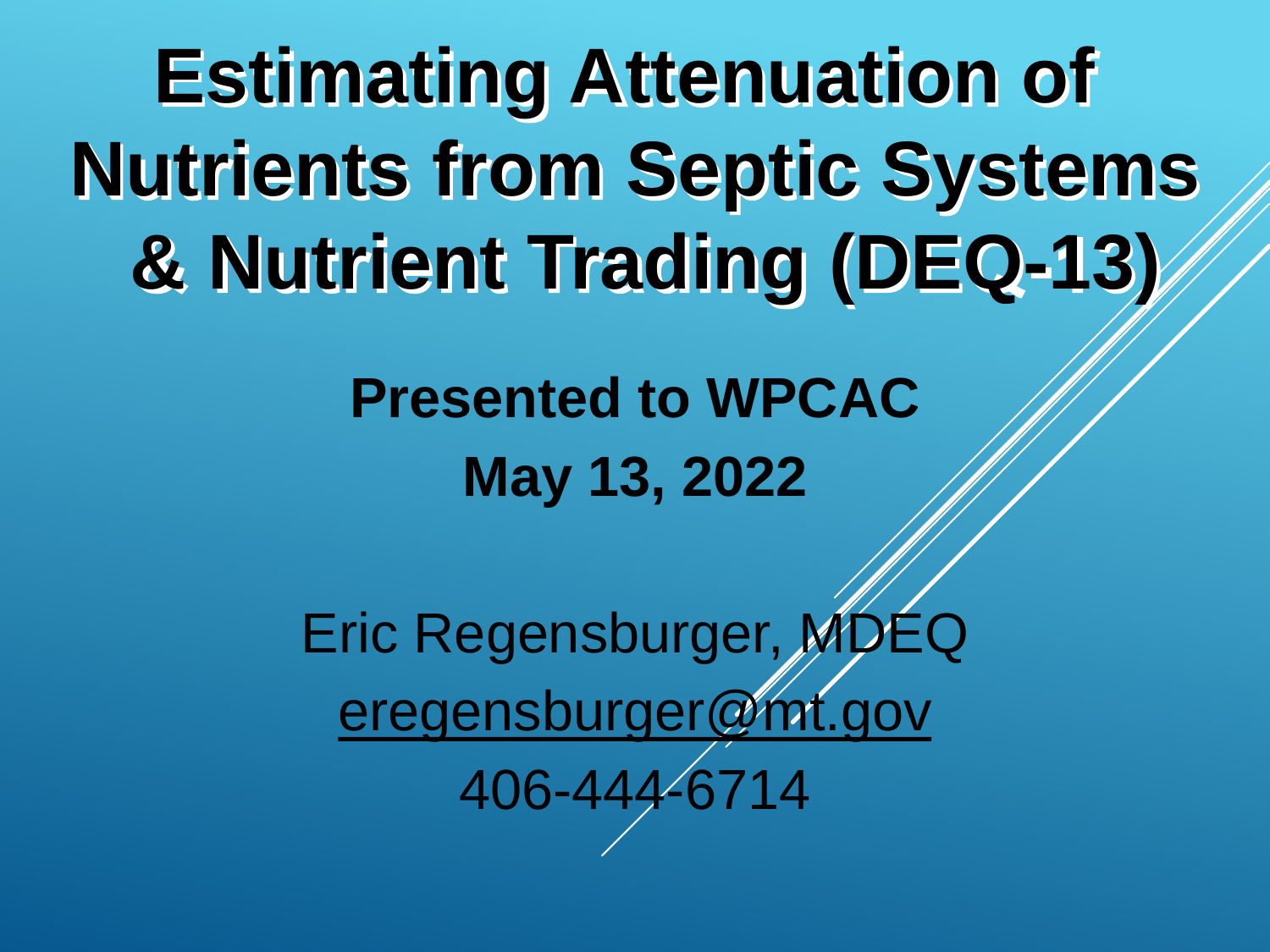**METHOD FOR ESTIMATING ATTENUATION OF NUTRIENTS FROM SEPTIC SYSTEMS (MEANSS)**

**Description Data Needs Scoring Tables Validation DEQ-13 Trading Circular DEQ-13 Trade Example**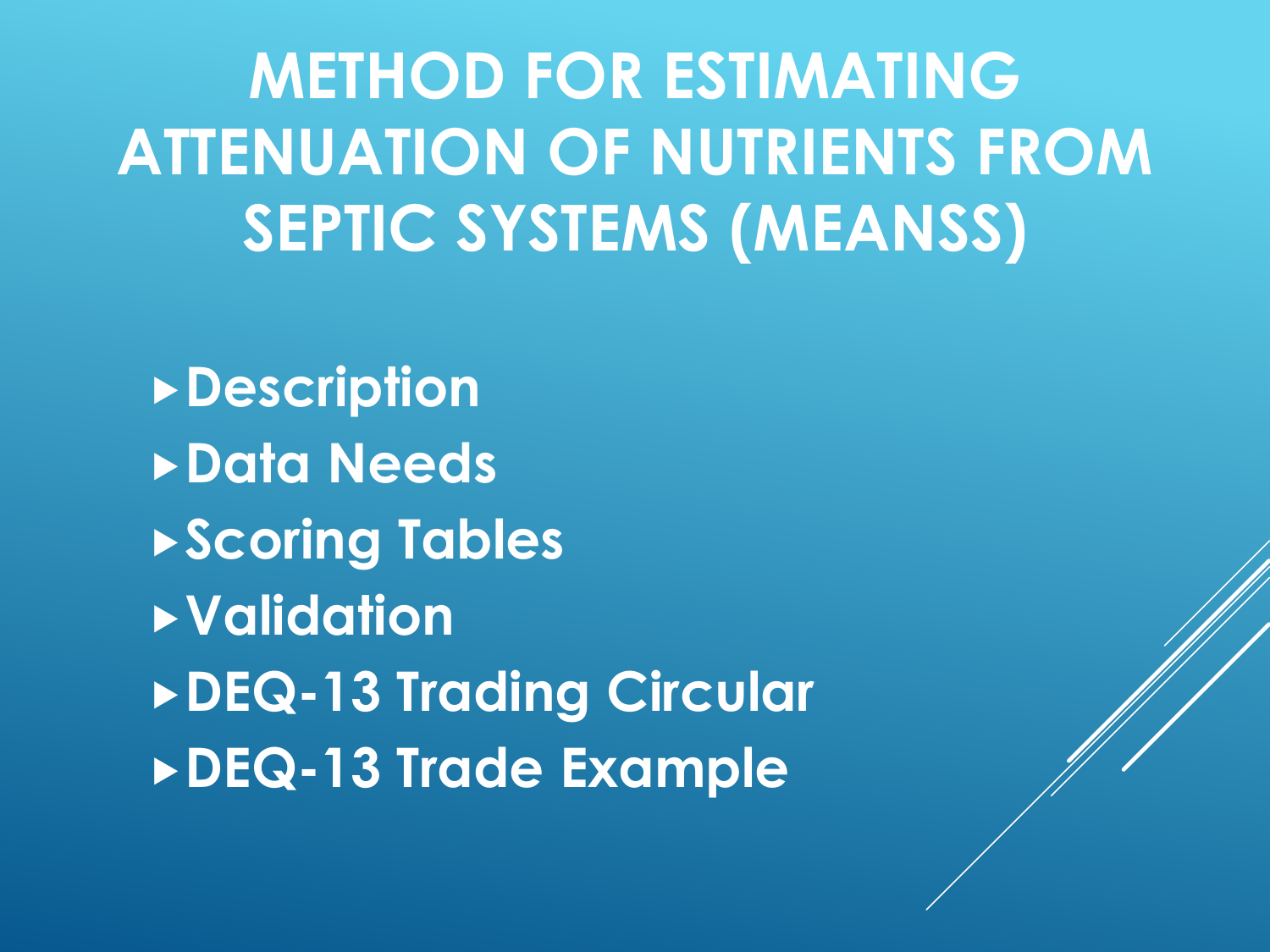# **MEANSS DESCRIPTION**

- **Estimate nitrogen and phosphorus (nutrients) reductions as septic system wastewater migrates to surface water.**
- **Used to estimate septic loading for TMDLs & Nutrient Trading (DEQ-13). Large dataset over watershed scale.**
- **Needed a simple method that uses site-specific information known to control nitrogen (N) and phosphorus (P) attenuation.**
- **Lack of other simple available tools for estimating septic contributions to surface water.**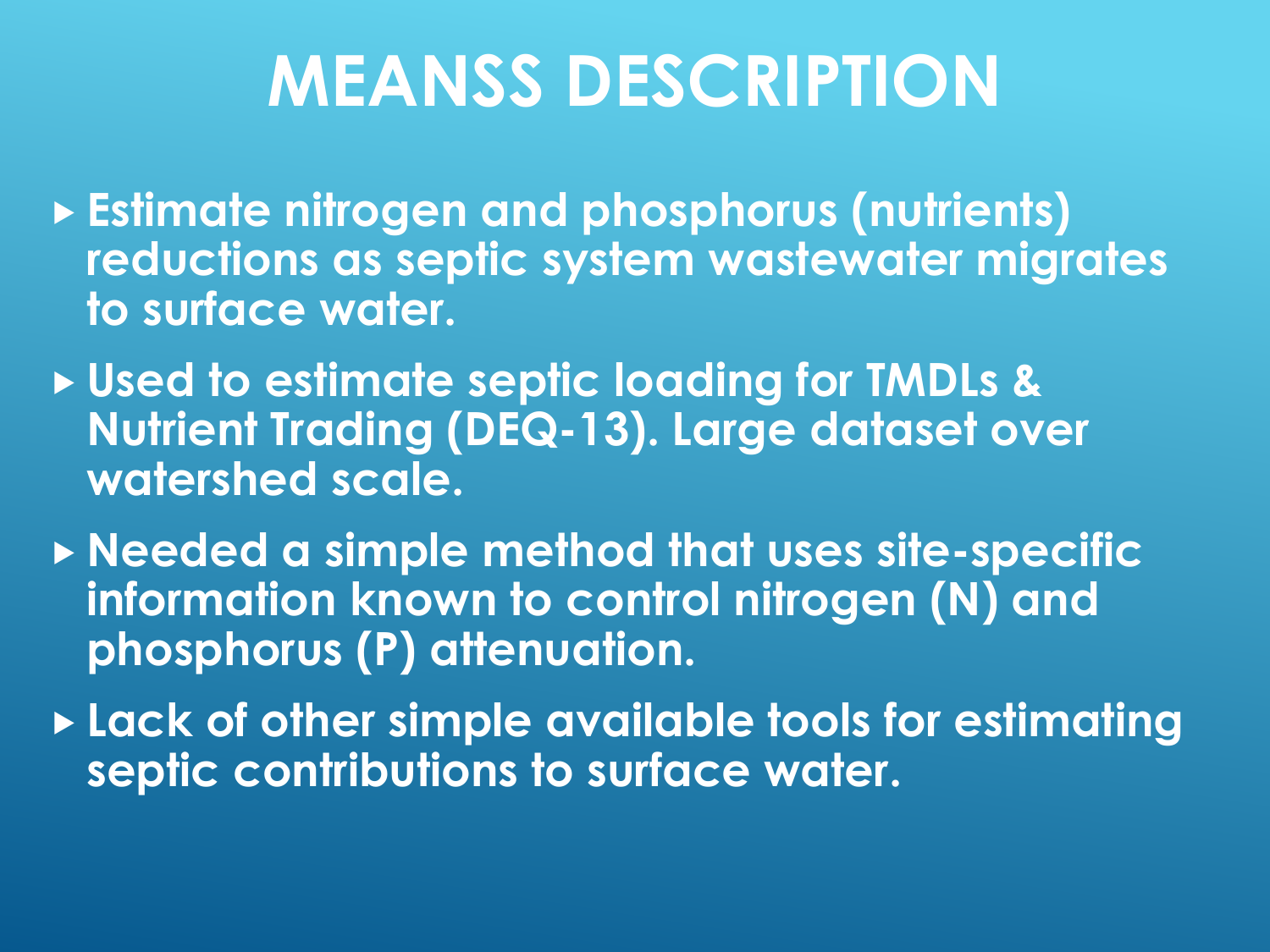# **MEANSS PARAMETERS (3)**

- **Denitrification (natural nitrogen reduction) and phosphorus adsorption occurs more in soils with high organic content (clay soils). Hydrologic Soil Group (HSG) used to estimate those soils.**
- **Low CaCO3 content correlated to higher P adsorption (except at less common high soil pH (>~8), where P adsorption increases again at higher CaCO3 concentrations).**
- **Wastewater travel time is correlated to nutrient reduction. Distance to surface water used as proxy to travel time which is more difficult to measure.**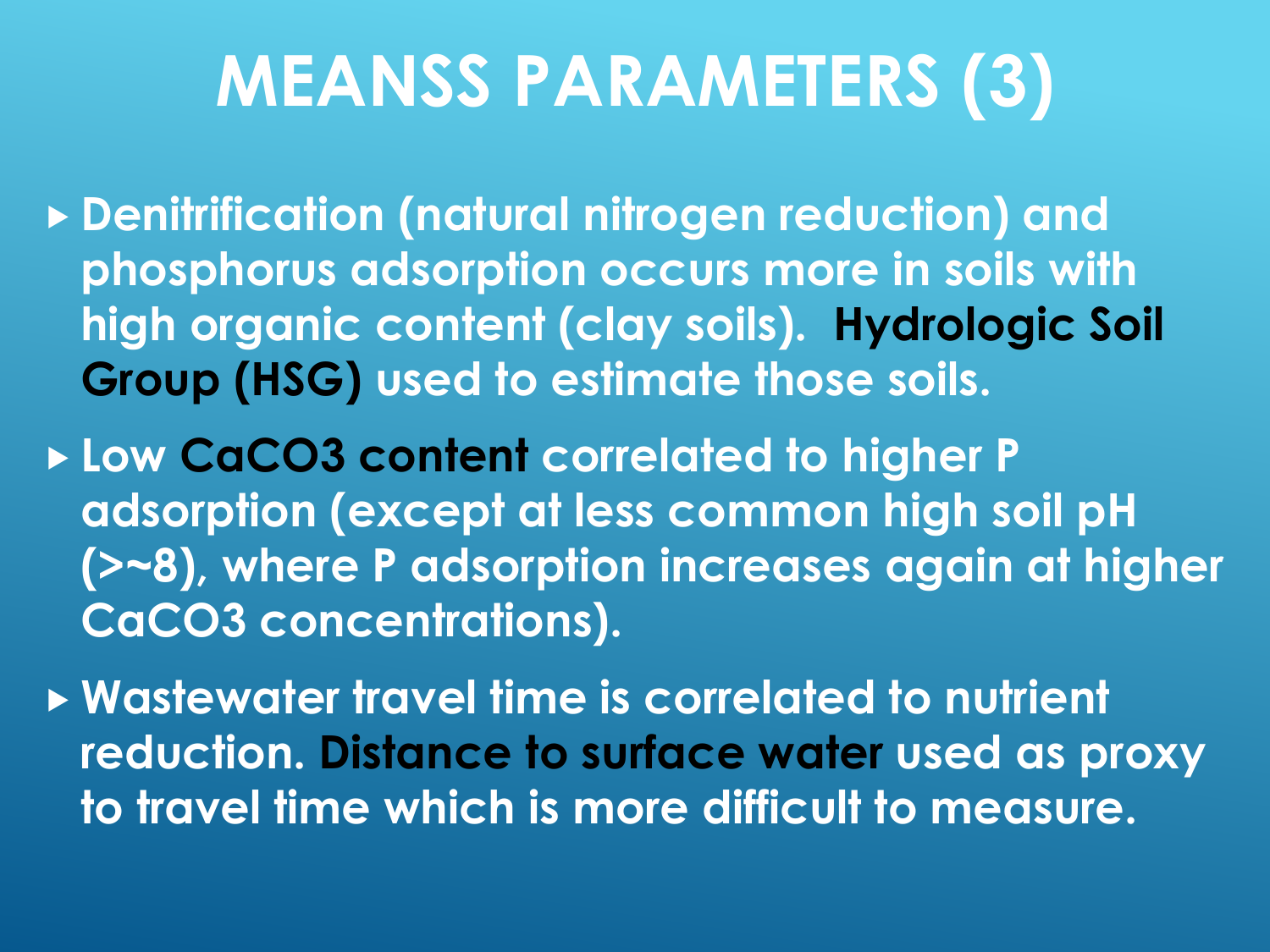#### **DATA SOURCES**

- **Drainfield location from GIS: Montana Structures Framework (drainfield location ~ house) OR actual location when available**
- ▶ HSG and soil CaCO3 from NRCS Soil Survey **Geographic Database (SSURGO)**
	- **4 HSGs – A,B,C,D: low to high clay content [<10%(A), 10-20%(B), 20-40%(C), >40%(D)].**

**Distance to receiving/perennial SW is from GIS and USGS surface water dataset (NHD).**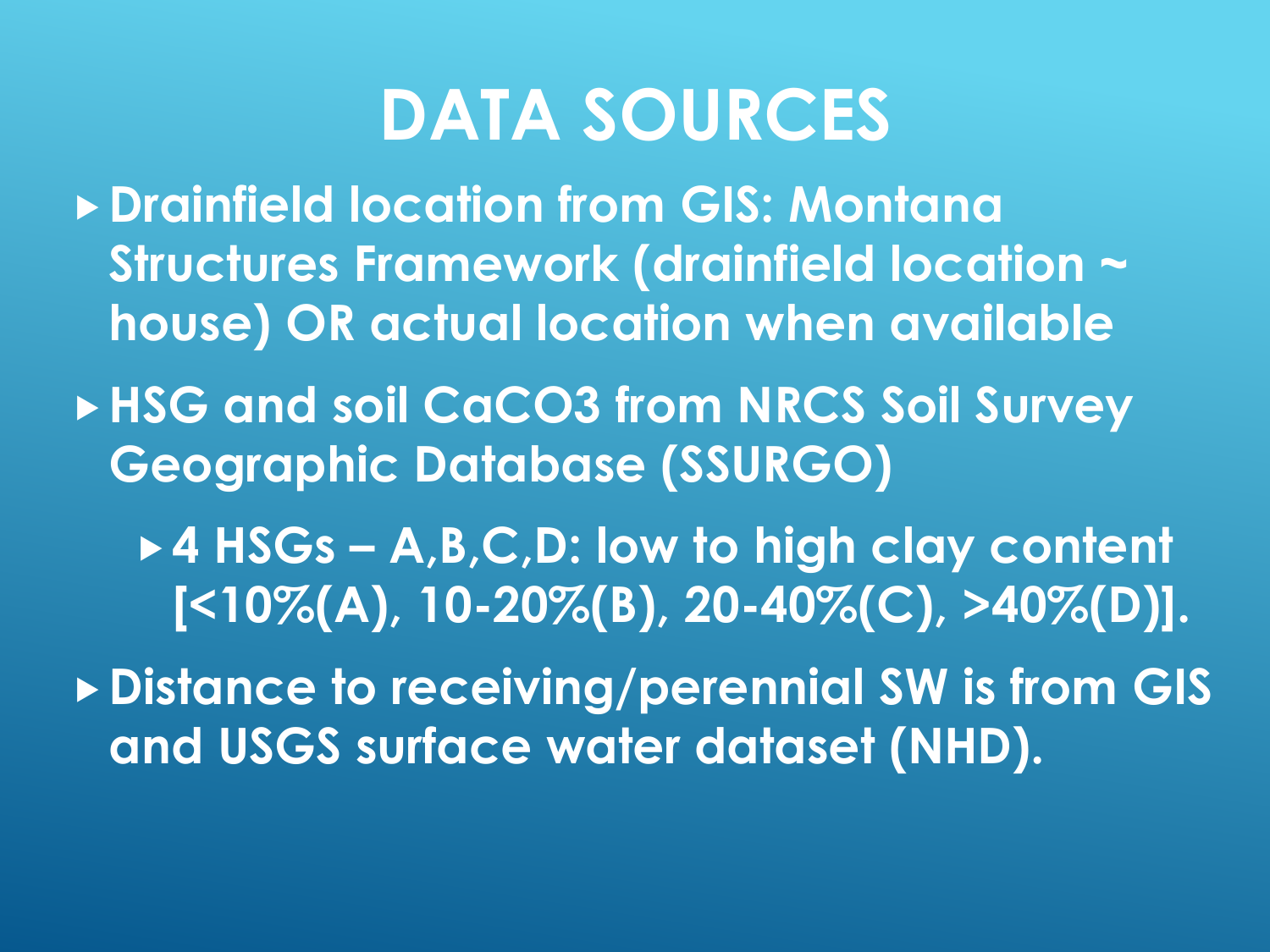#### **NITROGEN TABLE**

| <b>Percent</b>   | <b>HSG Soil</b>   | <b>HSG Soil Type</b> | <b>Distance to</b> |
|------------------|-------------------|----------------------|--------------------|
| <b>Nitrogen</b>  | Type @            | within 100' of       | surface water      |
| Load             | <b>Drainfield</b> | surface water        | (ft)               |
| <b>Reduction</b> |                   |                      |                    |
| $\boldsymbol{0}$ | $\mathbf{A}$      | $\mathbf{A}$         | $0 - 100$          |
| 10               | B                 |                      | $101 - 500$        |
| 20               | $\mathbf C$       | $\, {\bf B} \,$      | $501 - 5,000$      |
| 30               |                   | $\mathbf C$          | $5,001 - 20,000$   |
| 50               |                   |                      | >20,000            |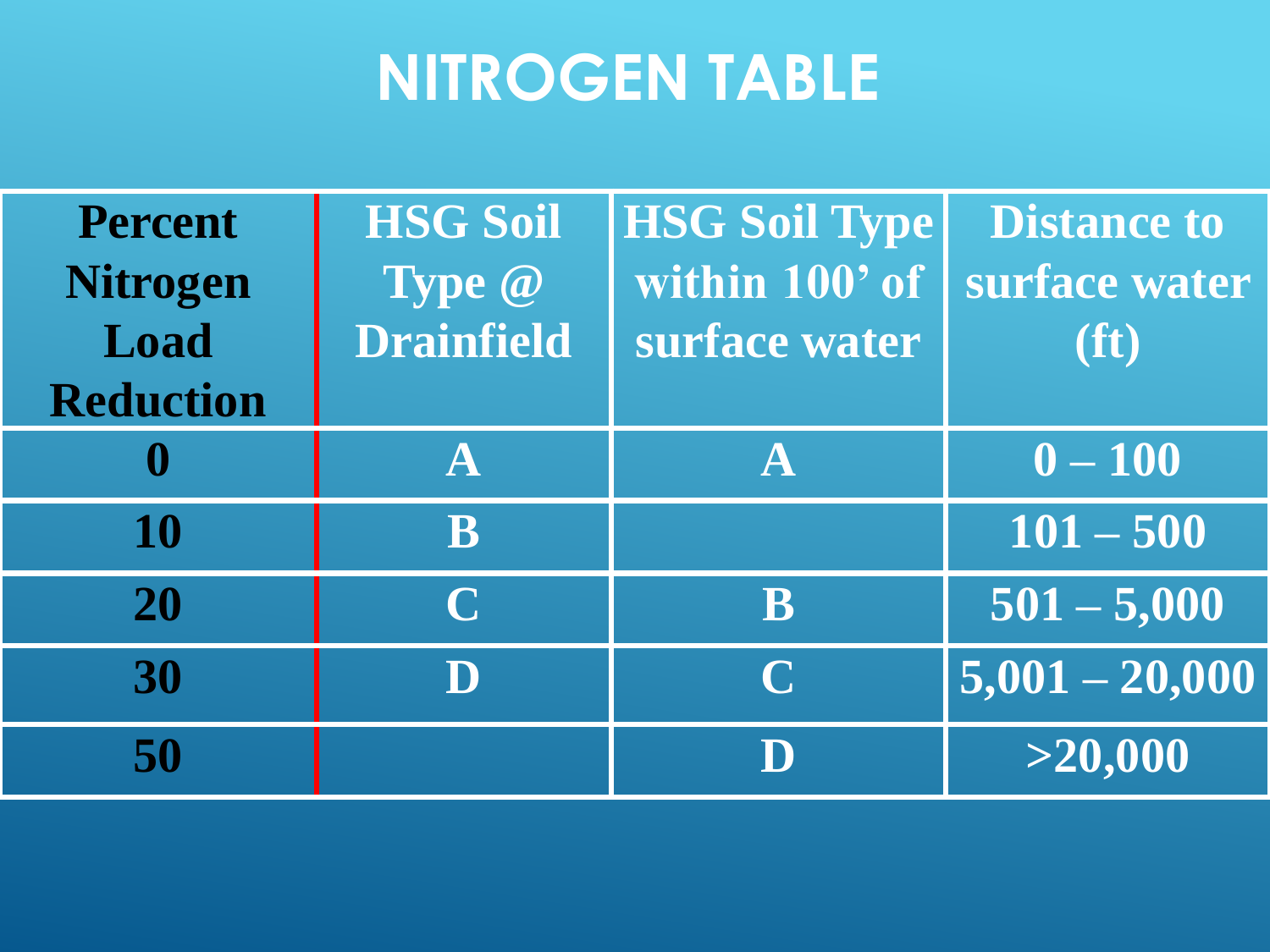#### **PHOSPHORUS TABLE (\* = Can be modified for soil pH >~8)**

| <b>Percent</b><br><b>Phosphorus</b><br>Load<br><b>Reduction</b> | Soil HSG @<br><b>drainfield</b><br>$(CaCO3 \leq$<br>$1\%)$ | Soil HSG @<br>drainfield<br>(CaCO3<br>$>1\%$ and $<$<br>$15\%)*$ | Soil HSG @<br>drainfield<br>$(CaCO3 >=$<br>$\sqrt{15\%}$ * | <b>Distance to</b><br><b>Surface</b><br><b>Water (ft)</b> |
|-----------------------------------------------------------------|------------------------------------------------------------|------------------------------------------------------------------|------------------------------------------------------------|-----------------------------------------------------------|
| 10                                                              | $\mathbf A$                                                | ${\bf A}$                                                        | $\mathbf{A}$                                               | $0 - 100$                                                 |
| 20                                                              |                                                            |                                                                  | B                                                          |                                                           |
| 40                                                              |                                                            | B                                                                | $\overline{\mathbf{C}}$                                    |                                                           |
| 50                                                              |                                                            |                                                                  |                                                            | 101-500                                                   |
| 60                                                              | ${\bf B}$                                                  | $\overline{\mathbf{C}}$                                          | D                                                          |                                                           |
| 80                                                              | $\overline{\mathbf{C}}$                                    | $\overline{\mathbf{D}}$                                          |                                                            | 501-5,000                                                 |
| 100                                                             | $\overline{\mathbf{D}}$                                    |                                                                  |                                                            | >5,000                                                    |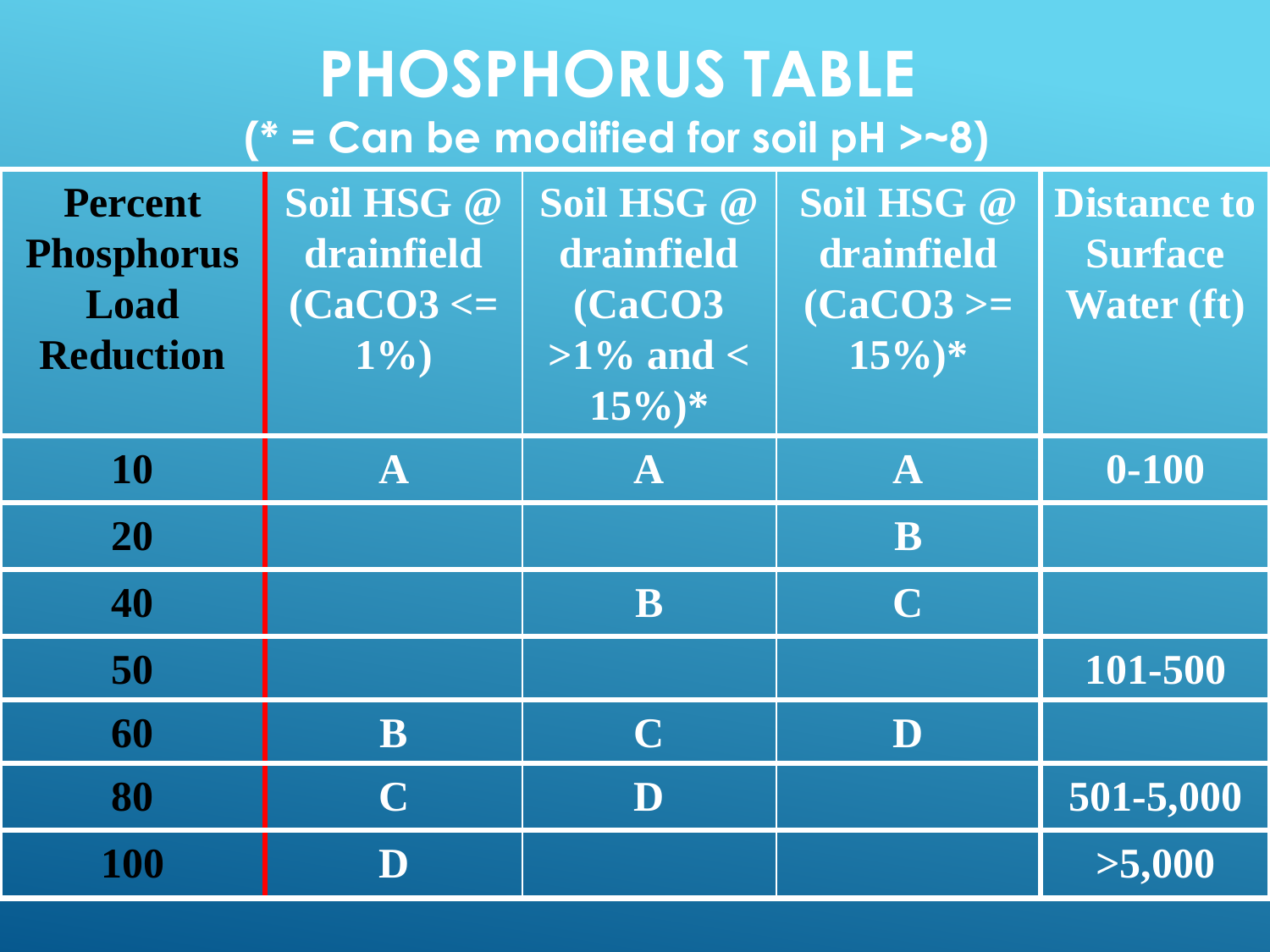#### **VALIDATION**

**Comparison to 5 groundwater studies showed comparable results (68%-120% of study load) Currently working on using MT Ground Water Permit data to improve MEANSS validation**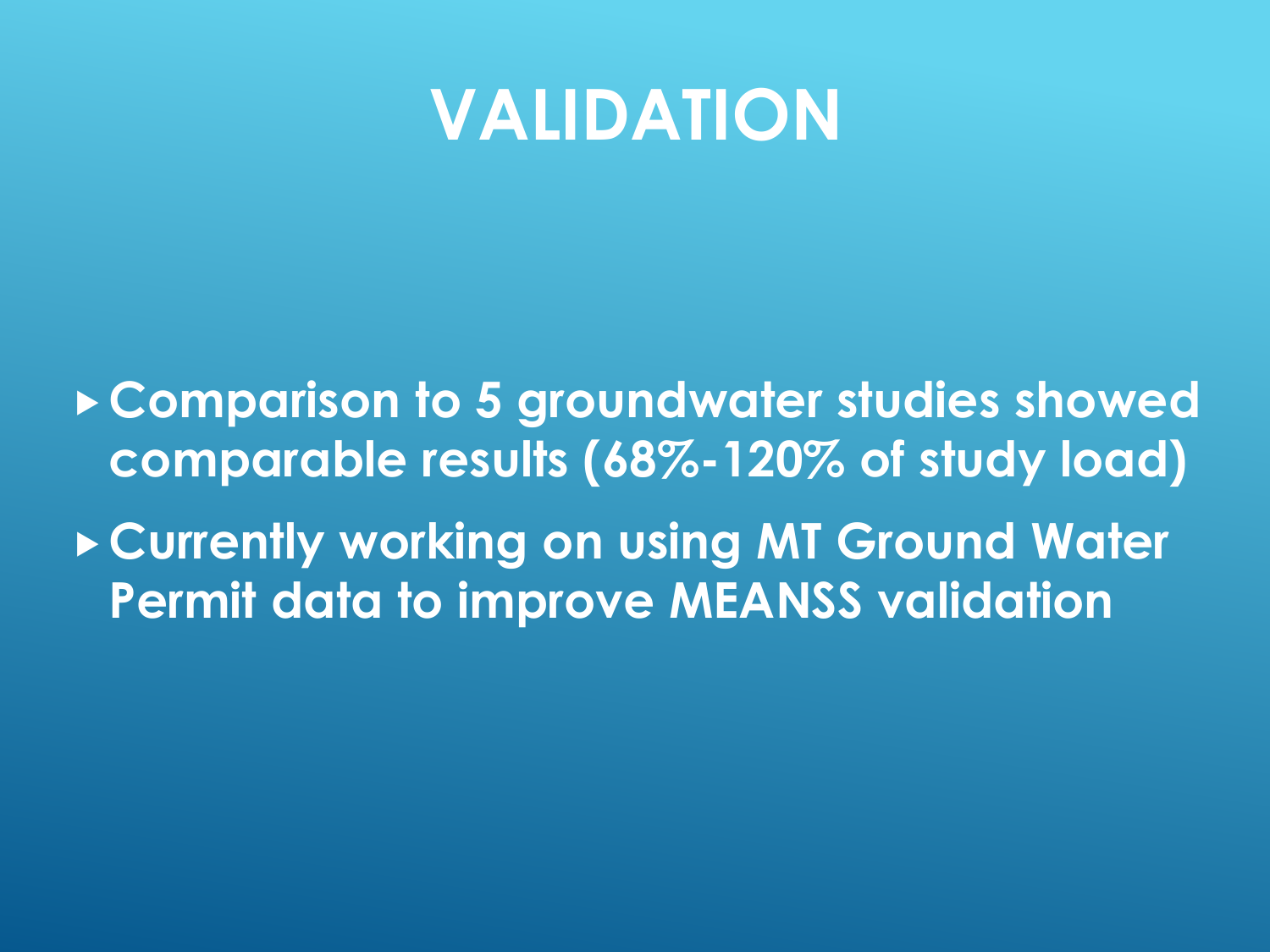# **EXAMPLES OF MEANSS RESULTS**

| <b>SITE</b>            | <b>Number of</b> | $\% N$    | $\%$ P        |
|------------------------|------------------|-----------|---------------|
|                        | Septics          | reduction | reduction     |
| <b>Ashley Creek</b>    | 3,342            | 58        | 94            |
| Kalispell (draft)      | 1,662            | 47.4      | 94.6          |
| <b>Missoula DEQ-13</b> | 3,041            | 71.4      | <u>rana a</u> |
| <b>Helena DEQ-13</b>   | 9,090            | 52        | 88            |
| <b>Billings DEQ-13</b> | 2,372            | 61.5      | <b>TTT</b>    |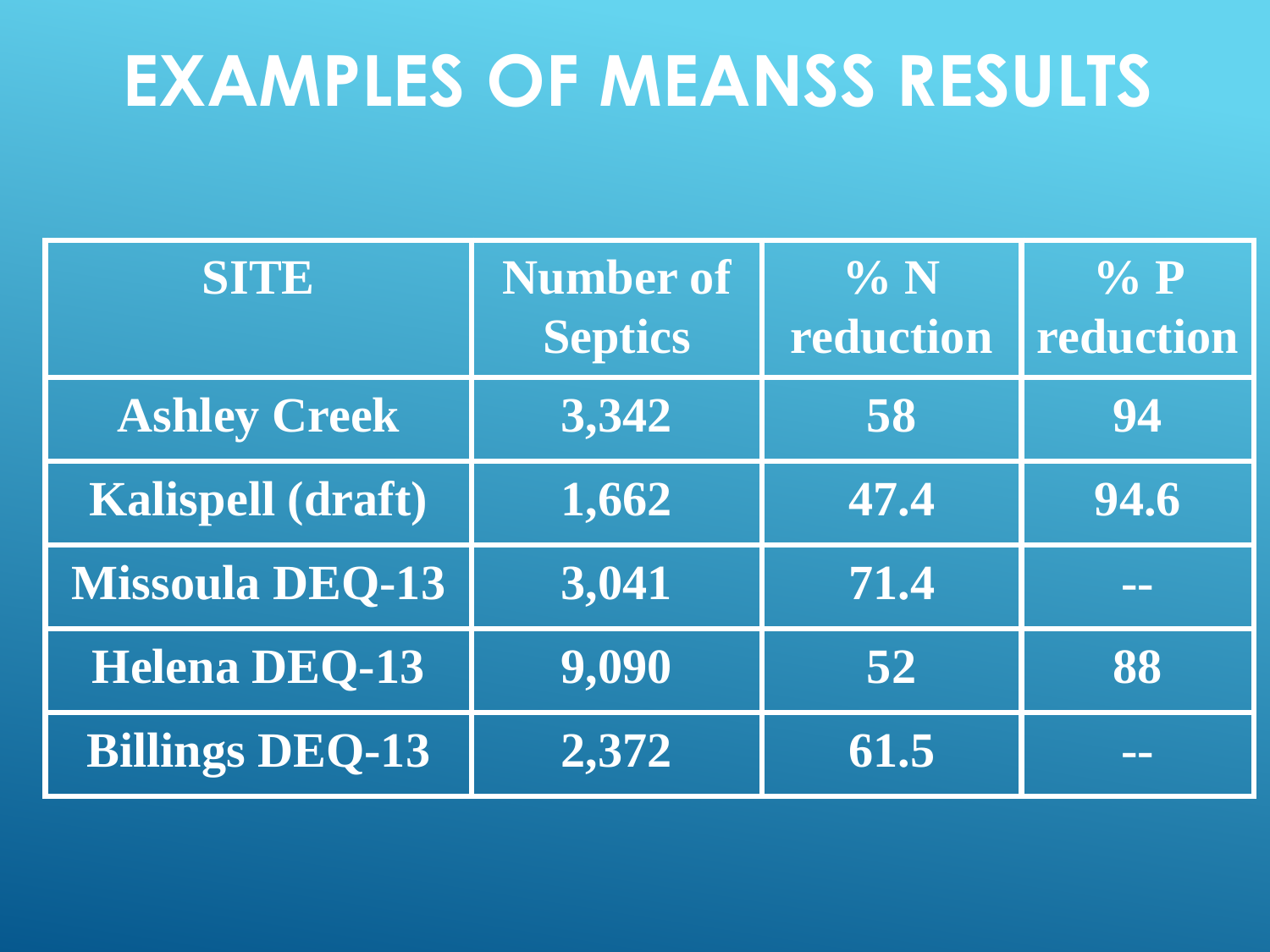#### **DEQ-13 NUTRIENT TRADING SUMMARY**

**Designed primarily for Point Source (e.g. MPDES permitted source) to Non-Point Source (e.g. septics, agricultural, livestock), but can also be used in Point Source – Point Source.**

**Trade details are included and enforced through the MPDES permit**

**To date, only septic trades implemented in MY**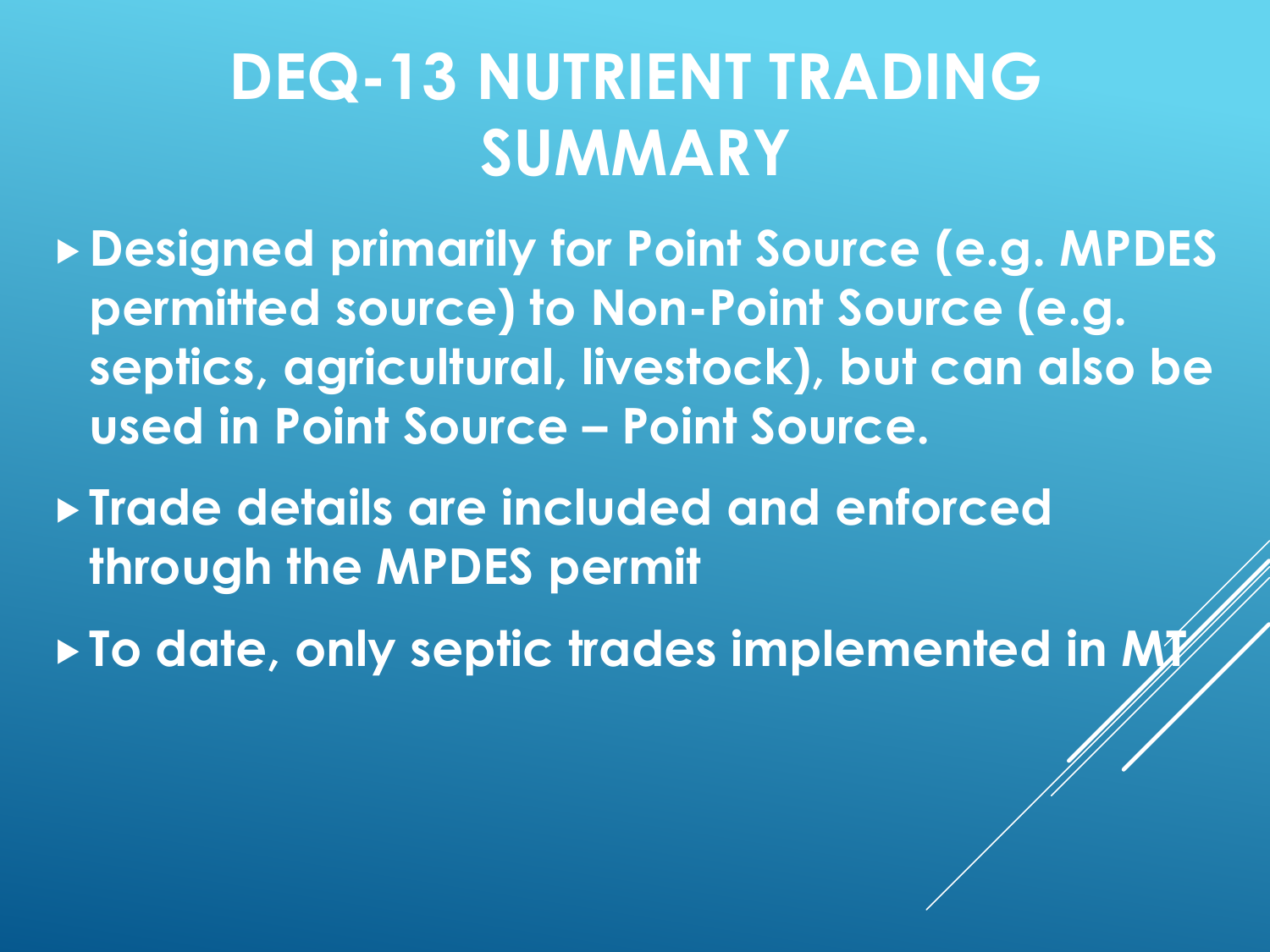# **DEQ-13 TRADE RATIO**

**Trades are based on a trading ratio.**

- **For every pound of nutrient reduction by the nonpoint source the Permittee receives "X" pounds of credit. The trade ratio is 1/X (X is <=1)**
- **Trade ratio begins at 1 and then can be increased for:**
	- **Delivery Ratio (where applicable)**
	- **Uncertainty Ratio (where applicable)**
- **Agriculture/Livestock BMPs often have pre-set pound credits. Can also use models to estimate the BMP nutrient reduction.**
- **Septic trade ratios can also account for municipal wastewater discharge concentration**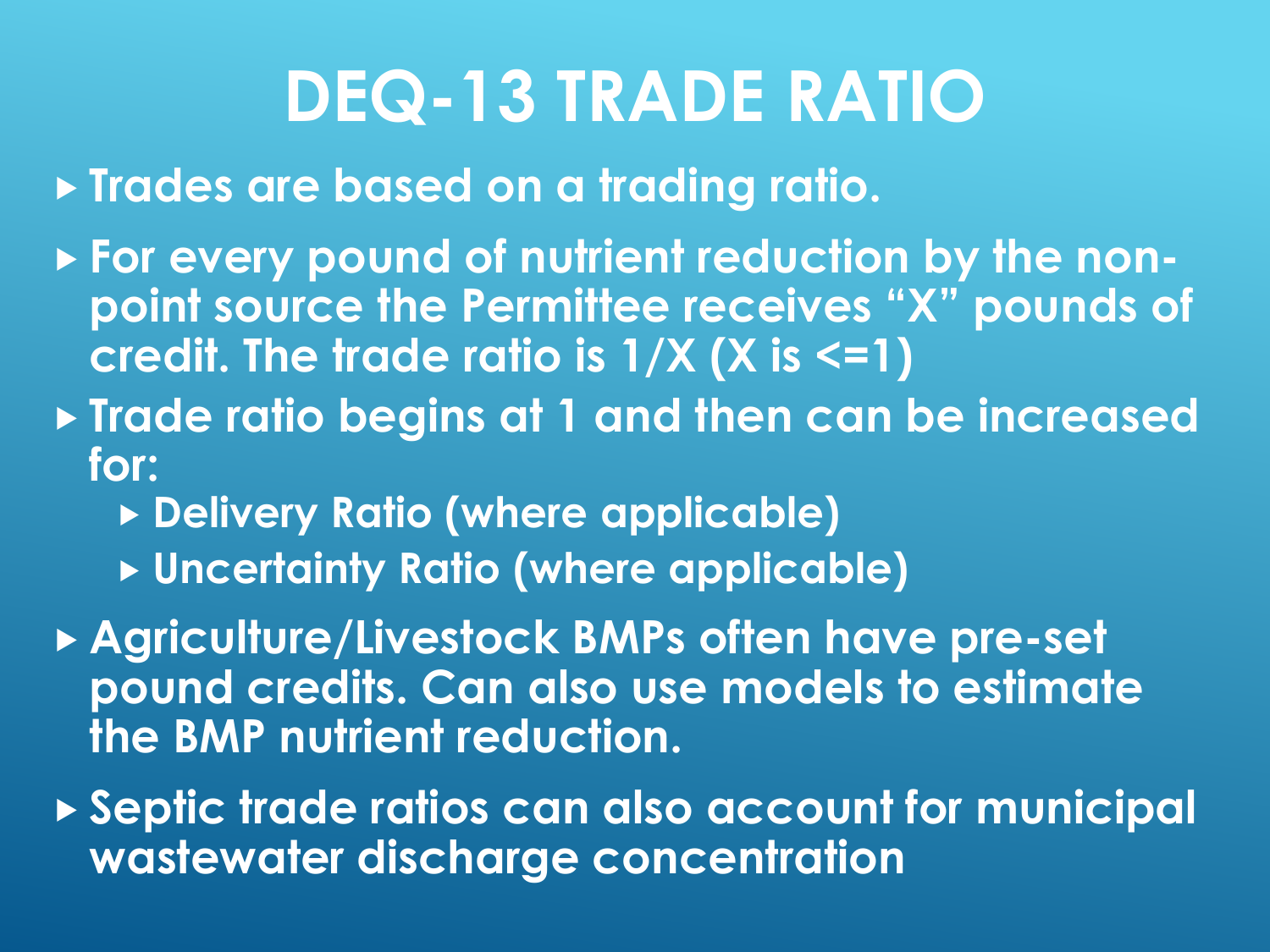#### **SEPTIC TRADE RATIO EXAMPLE**

- **Raw Wastewater is ~ 50 mg/L total nitrogen (TN) discharged from drainfields.**
- **MEANSS shows 50% N reduction as TN migrates into surface water. Delivery Ratio = 2 (TN reaching surface water equivalent to 25 mg/L)**
- **Uncertainty Ratio – none**
- **WWTF average TN discharge is 10 mg/L.**
- ▶ By connecting septic to WWTF 15 mg/L TN (25-10) is **removed from surface water.**
- **Trade ratio is therefore (50/15) or 3.3. For every 3. lbs TN discharged from drainfields the WWTP receives a 1 lb credit towards their permit limit.**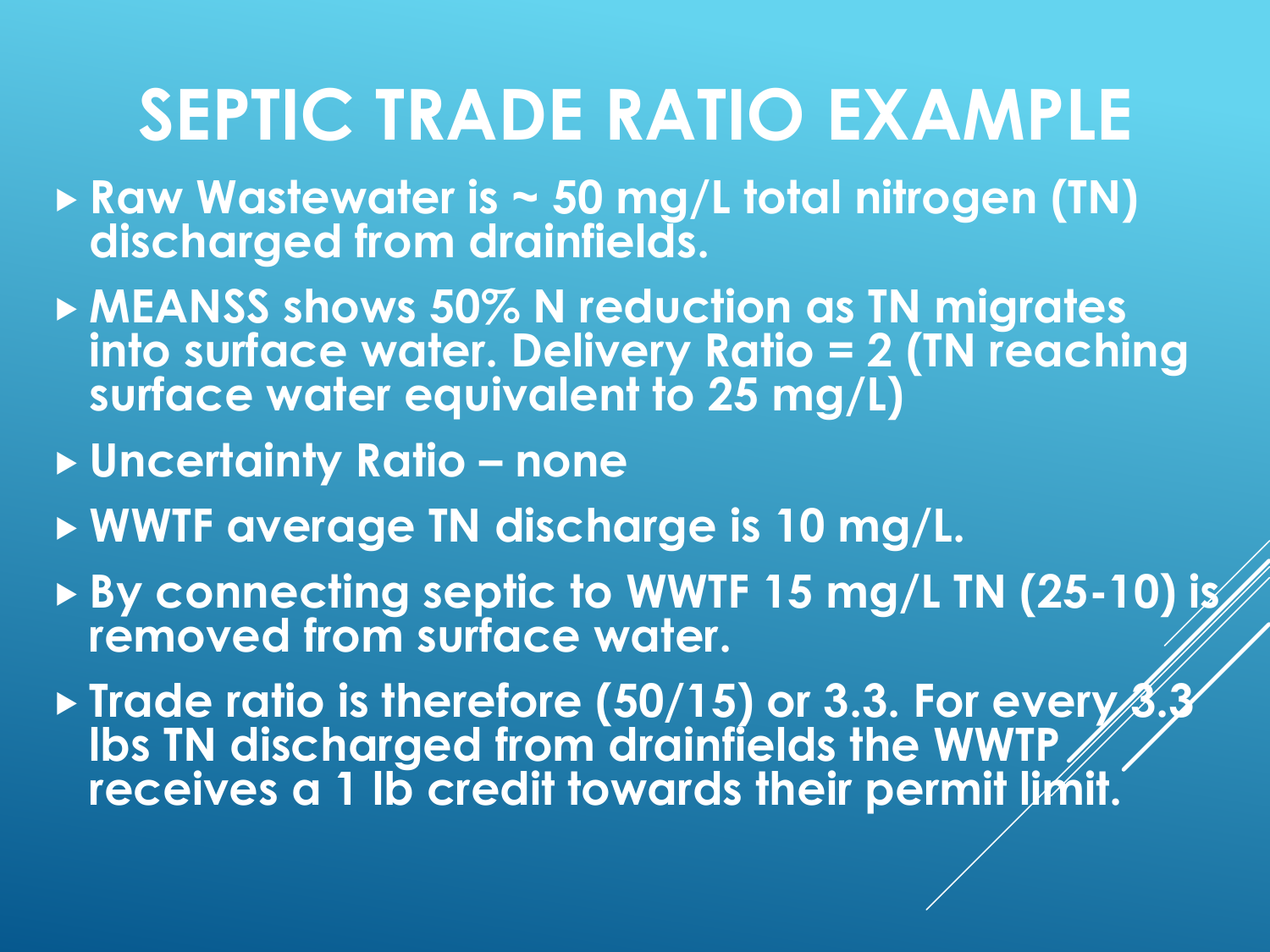# **MPDES PERMIT TRADE RATIOS**

| <b>PERMIT</b>   | $\% N$<br>reduction | <b>WWTF Avg.</b><br>N conc.<br>(mg/L) | <b>Trade Ratio -</b><br><b>Avg (Range)</b> |
|-----------------|---------------------|---------------------------------------|--------------------------------------------|
| <b>Missoula</b> | 71.4                | 8.7                                   | $\overline{13.9(2-31)}$                    |
| Helena          | 52                  | 10.5                                  | $3.88(3 - 5.2)$                            |
| <b>Billings</b> | 61.5                |                                       | 2.6                                        |